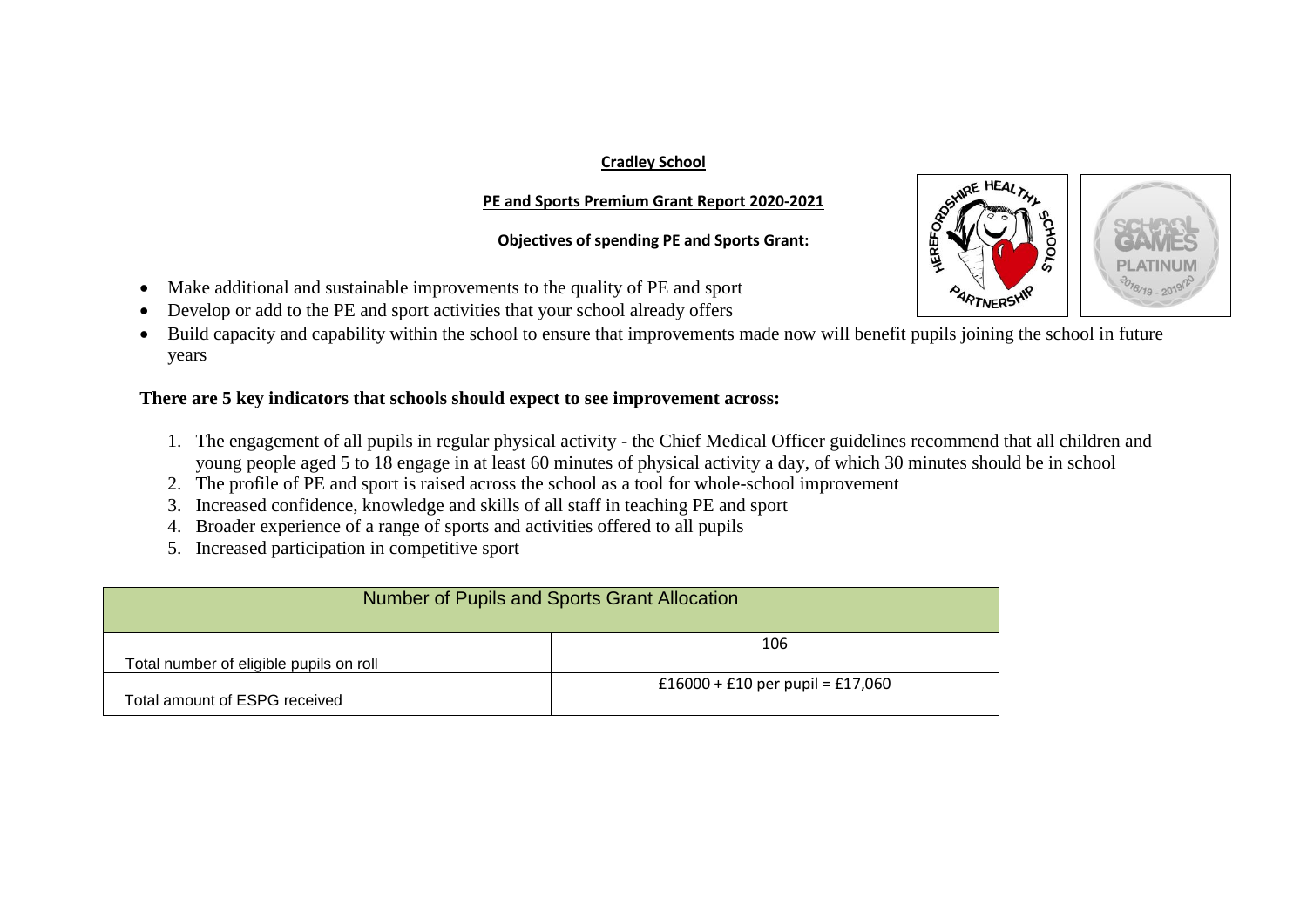| Meeting national curriculum requirements for swimming and water safety                                                            |            |  |  |  |
|-----------------------------------------------------------------------------------------------------------------------------------|------------|--|--|--|
|                                                                                                                                   |            |  |  |  |
|                                                                                                                                   | n/a due to |  |  |  |
| What percentage of your Year 6 pupils could swim competently, confidently and proficiently over a distance of at least 25         | covid      |  |  |  |
| metres when they left your primary school at the end of last academic year?                                                       |            |  |  |  |
|                                                                                                                                   | n/a due to |  |  |  |
| What percentage of your Year 6 pupils could use a range of strokes effectively [for example, front crawl, backstroke and breastst | covid      |  |  |  |
| primary school at the end of last academic year?                                                                                  |            |  |  |  |
| What percentage of your Year 6 pupils could perform safe self-rescue in different water-based situations when they left your      | n/a due to |  |  |  |
| primary school at the end of last academic year?                                                                                  | covid      |  |  |  |
| Schools can choose to use the Primary PE and Sport Premium to provide additional provision for swimming but this must be for      | n/a due to |  |  |  |
| activity over and above the national curriculum requirements. Have you used it in this way?                                       | covid      |  |  |  |

| Key achievements to date:                           | Areas for further improvement and baseline evidence of need: |
|-----------------------------------------------------|--------------------------------------------------------------|
|                                                     |                                                              |
| Children have had a more active playground          | Add a Thrive area onto the playground to give more space for |
| Lunchtime clubs have been very popular              | activity and support mental wellbeing                        |
| Competition at home engaged less active children    | Improve resources/equipment                                  |
| Children were active through Zoom aerobics sessions | Get a PE Apprentice                                          |
| Children with SEN are enabled to attend clubs       | Add markings onto the playground                             |
| Forest School area is much improved                 | Add a new sport to school and run a club                     |
|                                                     | Improve woodland area on playground                          |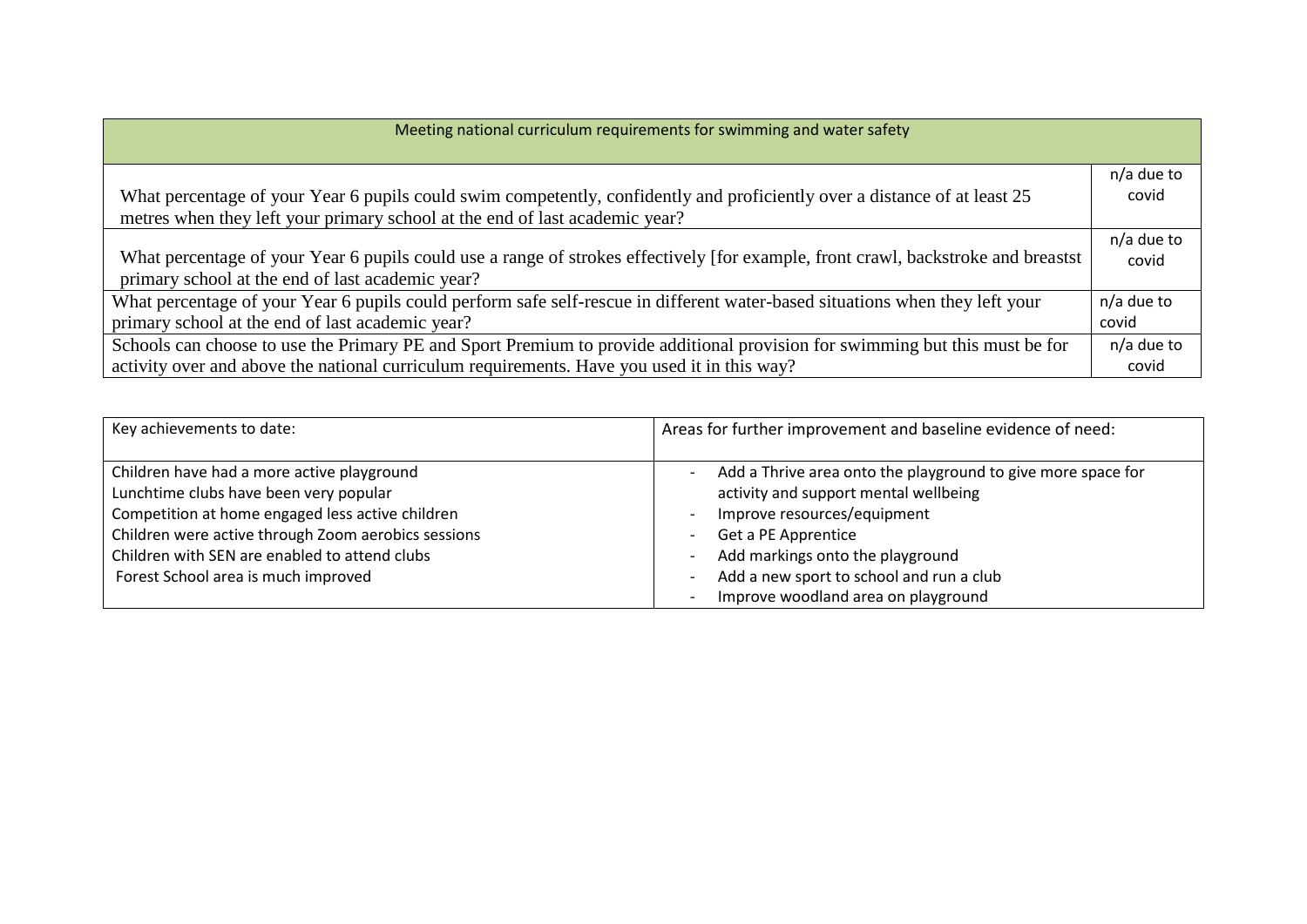| KI                | Item                                                                                                                                                                                                   | Objectives                                                                                                                                                                                                                               | Actual<br>Spend | <b>Potential Impact</b>                                                                                                                                                                                                                                                                | Sustainability                                                                                                                                      |
|-------------------|--------------------------------------------------------------------------------------------------------------------------------------------------------------------------------------------------------|------------------------------------------------------------------------------------------------------------------------------------------------------------------------------------------------------------------------------------------|-----------------|----------------------------------------------------------------------------------------------------------------------------------------------------------------------------------------------------------------------------------------------------------------------------------------|-----------------------------------------------------------------------------------------------------------------------------------------------------|
| 1,2,<br>3,4<br>5, | Employ a PE apprentice<br>who can support PE<br>across the school                                                                                                                                      | To increase engagement<br>$\bullet$<br>of the less active<br>children<br>To provide free clubs to<br>$\bullet$<br>children<br>To develop a wide<br>$\bullet$<br>variety of clubs across<br>the school<br>To support PE lessons           | £7000           | Lessons will be more engaging for children<br>Children will be supported in lessons<br>1:1 interventions can be put on to help support children<br>The playground will be more active<br>The emotional needs of children can be supported by a positive role model<br>Clubs can be run | This is semi<br>sustainable<br>There may be<br>aspects of the<br>role that do<br>support the<br>long term<br>development<br>of PE in<br>school      |
|                   | Coaches to help develop<br>teachers' knowledge and<br>confidence to include:<br><b>PACEs</b><br>Football<br>Due to Covid we could<br>not get as many coaches<br>in as we had planned -<br><b>Rugby</b> | To increase the quality<br>$\bullet$<br>of teaching and learning<br>in these sports<br>Staff to develop their<br>teaching skills by<br>working alongside<br>coaches<br>To provide links and to<br>$\bullet$<br>signpost children to club | £100.00         | Lesson plans and ideas for teachers' future lessons<br>Good quality sports modelled<br>Developed confidence                                                                                                                                                                            | Staff will be<br>$\bullet$<br>able to deliver<br>these sessions<br>in future<br>Plans will be<br>available at<br>school for<br>teachers to<br>adapt |
|                   | CPD courses for staff                                                                                                                                                                                  | Train 3 members of staff<br>$\bullet$<br>in different ways to<br>engage children in<br>activity                                                                                                                                          | £100            | Staff will be able to run clubs<br>Katrina, Marissa, Holly                                                                                                                                                                                                                             |                                                                                                                                                     |
|                   | To support less active<br>children to develop their<br>behaviour and emotional<br>development.                                                                                                         | To help children to know<br>$\bullet$<br>how to manage winning<br>and losing well<br>To support team work<br>To deal with different<br>emotions                                                                                          | £400            | Lesson plans for future use<br>Good quality sports modelled<br>Children enjoy being active<br>Longer term the Lockdown happened and so we were unable to measure.                                                                                                                      | Sustainable<br>$\bullet$                                                                                                                            |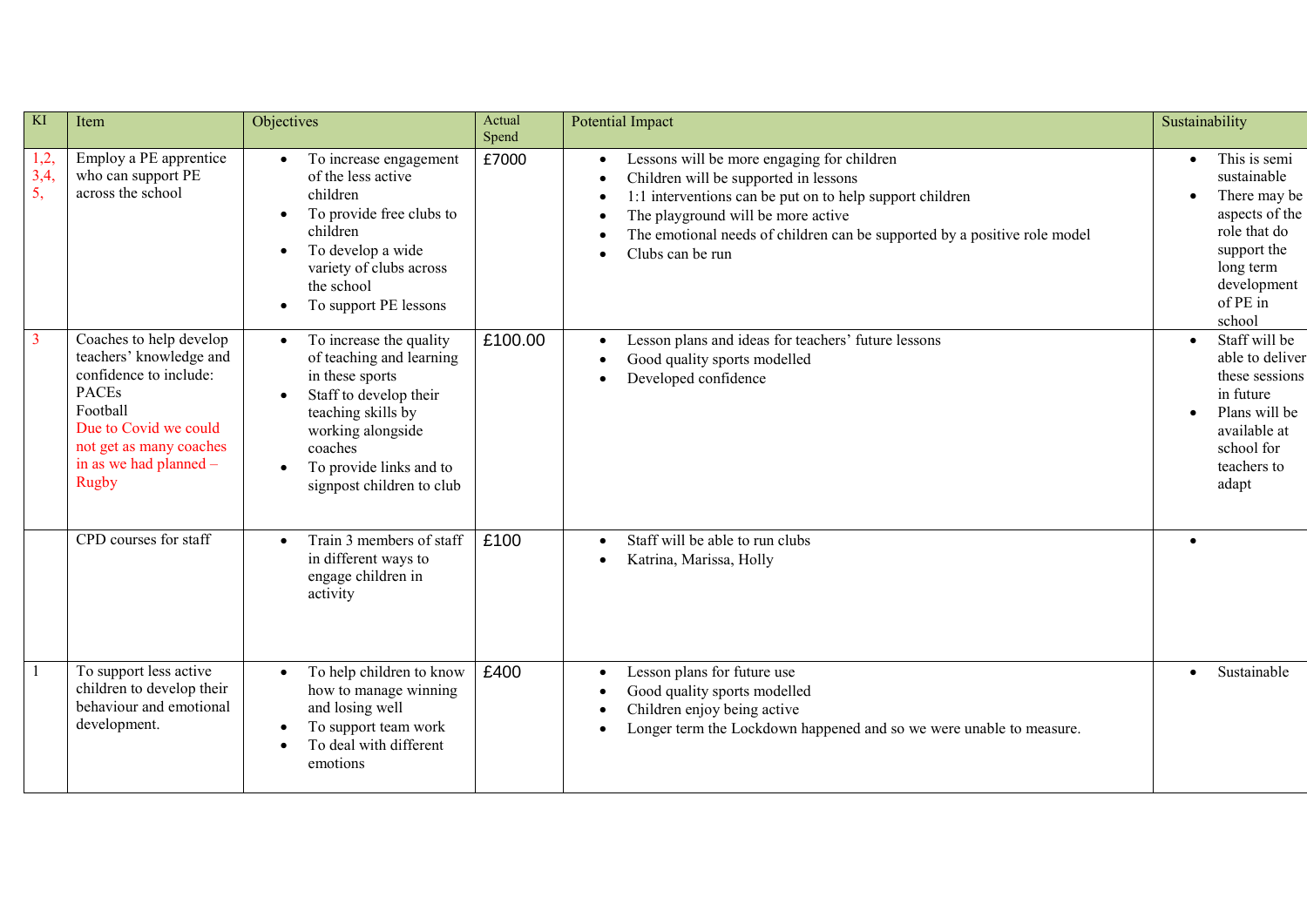| 1,2,<br>3,4            | Markings for the<br>playground<br>This needs to<br>$\overline{a}$<br>wait until the<br>playground<br>has been<br>resurfaced | Children will have<br>$\bullet$<br>marking on the<br>playground which<br>encourage activity                                                                                                 | £0      | Children will be more likely to be active at breaktimes as they are encouraged<br>to move using the markings.                                                                                                                                                                                                                                | Sustainable<br>$\bullet$<br>This will be around for<br>years to come |
|------------------------|-----------------------------------------------------------------------------------------------------------------------------|---------------------------------------------------------------------------------------------------------------------------------------------------------------------------------------------|---------|----------------------------------------------------------------------------------------------------------------------------------------------------------------------------------------------------------------------------------------------------------------------------------------------------------------------------------------------|----------------------------------------------------------------------|
|                        | <b>Balance Bikes</b>                                                                                                        | Children will be able to<br>take whole class<br>balance bike lessons<br>Children will gain<br>confidence in riding                                                                          | £700    | Children will be more ready to learn to ride their own bike at home<br>Children's gross motor and fine motor skills will develop<br>Children will see activity in a different way<br>Children will understand safety aspects of bike riding                                                                                                  | Sustainable                                                          |
|                        | Summer Club for<br><b>Less Active</b>                                                                                       | $\bullet$                                                                                                                                                                                   |         | $\bullet$                                                                                                                                                                                                                                                                                                                                    |                                                                      |
| 1,2,<br>$\overline{4}$ | Bikability<br>This was not available<br>due to Covid                                                                        | Teach children how to<br>$\bullet$<br>ride a bike safely and<br>differing attainment<br>levels<br>Use balance bikes                                                                         | £0      | Children will be safer when on roads<br>Children will have a broad range of experiences<br>Children will have more confidence when using a bike                                                                                                                                                                                              | Not<br>$\bullet$<br>sustainable                                      |
| 1, 4                   | <b>Additional Swimming</b><br>lessons<br>This was not available<br>due to Covid                                             | Children will all be<br>offered money to support<br>their swimming<br>development                                                                                                           | £0      | Children will progress in their swimming<br>Develop a life long skill                                                                                                                                                                                                                                                                        | Not<br>$\bullet$<br>sustainable                                      |
| $5^{\circ}$            | Coaches to various<br>sporting activities                                                                                   | Boast self-esteem and<br>enjoyment of sport<br>Broaden opportunities<br>for children who<br>wouldn't normally take<br>part in sporting activities<br>To take part in organised<br>$\bullet$ | £300.00 | Children will be increasing their participation in competitive sport<br>Children will engage in sports they may not have thought of<br>Children in Y4/5/6 loved the water based trip with many enquires being made about how to<br>take boating up in their own time.<br>Year 6 were able to attend a climbing day at Green Spider Climbing. | Not<br>$\bullet$<br>sustainable                                      |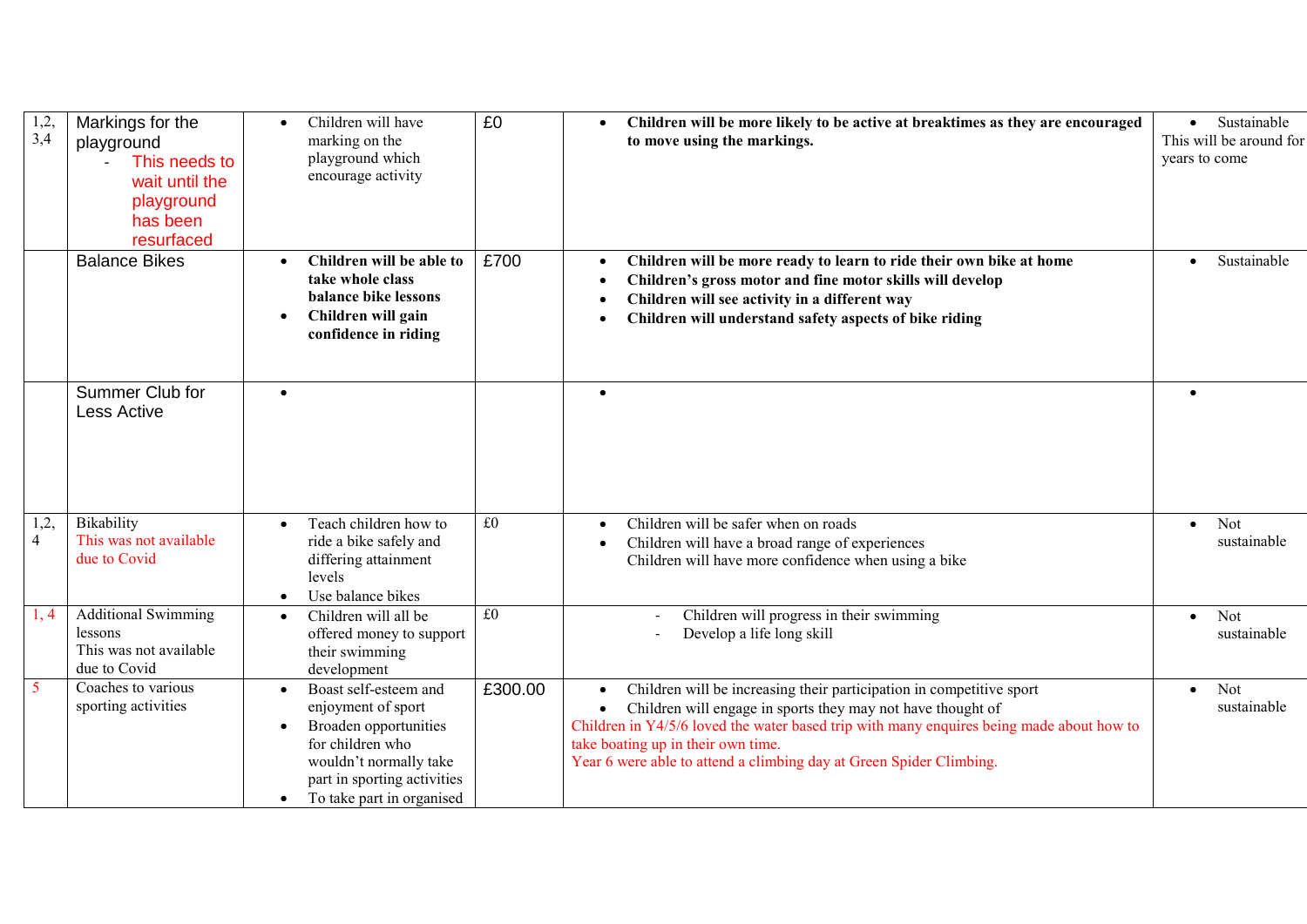|                        |                                                                                                                                          | competitive events                                                                                                                                                                                                                                                                                                                                                 |       |                                                                                                                                                                                                                                                                                                           |           |                                                                                                                            |
|------------------------|------------------------------------------------------------------------------------------------------------------------------------------|--------------------------------------------------------------------------------------------------------------------------------------------------------------------------------------------------------------------------------------------------------------------------------------------------------------------------------------------------------------------|-------|-----------------------------------------------------------------------------------------------------------------------------------------------------------------------------------------------------------------------------------------------------------------------------------------------------------|-----------|----------------------------------------------------------------------------------------------------------------------------|
| 1,2,<br>4,             | Free clubs provided<br>Football ran across the<br>school.<br>Rugby<br>Dance<br>Multiskills KS1<br>Multiskills reception<br>Forest School | To increase pupil<br>$\bullet$<br>participation in sport<br>Sports professionals<br>$\bullet$<br>from local clubs to lead<br>sessions to ensure high<br>quality provision.<br>To signpost pupils to<br>local clubs                                                                                                                                                 | £500  | Opportunity for those who wouldn't pay to attend<br>More enthusiasm for sports<br>Children may join sporting clubs locally<br>Children with SEN supported through 1:1 support                                                                                                                             | $\bullet$ | Not<br>sustainable                                                                                                         |
|                        | Support children with<br>additional needs through<br>1:1 active clubs                                                                    | $\bullet$                                                                                                                                                                                                                                                                                                                                                          | £300  | $\bullet$                                                                                                                                                                                                                                                                                                 | $\bullet$ | Not<br>sustainable                                                                                                         |
|                        | Forest School area                                                                                                                       | Allow all children to<br>$\bullet$<br>take part regardless of<br>clothing                                                                                                                                                                                                                                                                                          | £700  | $\bullet$                                                                                                                                                                                                                                                                                                 |           |                                                                                                                            |
| 1,2,<br>$\overline{4}$ | Resources to be<br>purchased including:<br>Football posts<br>New balls<br>Quiots, hoops                                                  | To provide the resources<br>$\bullet$<br>for teachers to<br>effectively teach the PE<br>curriculum<br>To increase pupil<br>$\bullet$<br>participation in sport<br>To give children<br>$\bullet$<br>opportunities to try<br>different sports<br>To allow us to store<br>$\bullet$<br>sports equipment so that<br>children can engage in a<br>wide variety of sports | £2400 | PE lessons more time efficient due to high quality equipment<br>Pupils enjoy having a wide range of resources to use<br>All children, including those who show less confidence in PE sessions and those of<br>greater depth able to participate with more confidence through differentiated<br>resources. | $\bullet$ | These will be<br>available to<br>the school in<br>future years<br>and if stored<br>carefully<br>should last a<br>long time |
| 1,2,<br>4,5            | Attend extravaganza<br>events - book coaches<br>and pay for staff cover<br>Unable to happen due to<br>Covid                              | To enable more children<br>to take part in<br>competition<br>To get more children<br>active<br>Support children with<br>additional needs to                                                                                                                                                                                                                        | £0    | Children who don't participate in competitive sports will have the opportunity<br>Children will develop a love of sports<br>Children will be encouraged to be less sedentary                                                                                                                              | $\bullet$ | Not<br>sustainable                                                                                                         |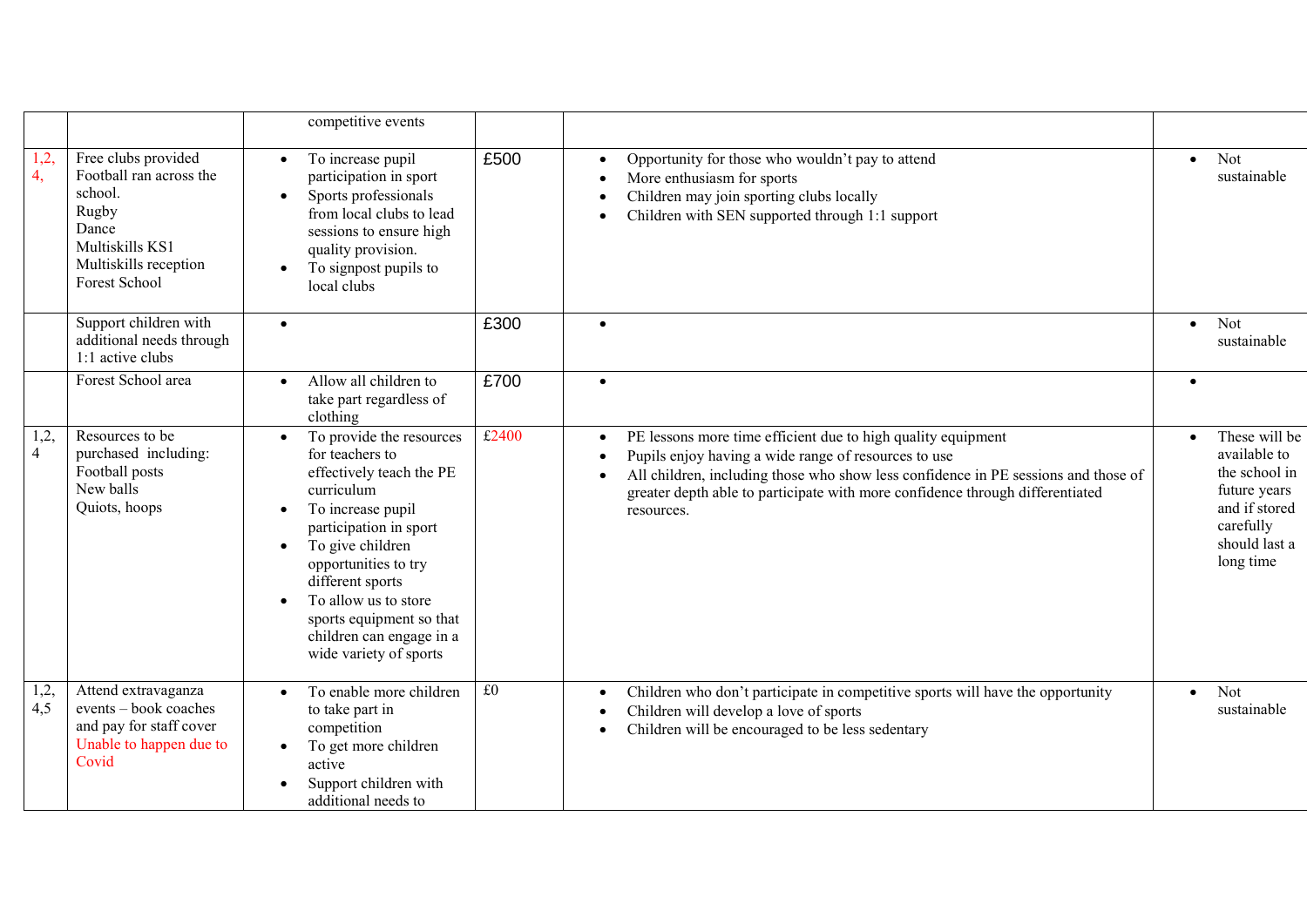|                        |                                                                                                                 | attend clubs                                                                                                                                                                                                                                                                                                                |         |                                                                                                                                                                                                                                                                                                                                                                                            |                                                                                                                                                                                                                                          |
|------------------------|-----------------------------------------------------------------------------------------------------------------|-----------------------------------------------------------------------------------------------------------------------------------------------------------------------------------------------------------------------------------------------------------------------------------------------------------------------------|---------|--------------------------------------------------------------------------------------------------------------------------------------------------------------------------------------------------------------------------------------------------------------------------------------------------------------------------------------------------------------------------------------------|------------------------------------------------------------------------------------------------------------------------------------------------------------------------------------------------------------------------------------------|
| $1,2,$<br>3, 4         | Healthy Schools week                                                                                            | Children to all have a<br>piece of fruit once a day<br>Children to all cook a<br>$\bullet$<br>healthy meal and create a<br>recipe to take home<br>Healthy recipe booklets<br>printed and handed out<br>to all children<br>Yoga instructor into<br>support mindfulness and<br>activity<br>Dance sessions for all<br>children | £0      | Children to have a better understanding of supporting their mental health<br>Children to have a better understanding of remaining active and the importance to<br>this.<br>Children develop an understanding of keeping their bodies healthy<br>Children have some inspirational activities to help promote the longevity of these<br>activities                                           | Not<br>$\bullet$<br>sustainable                                                                                                                                                                                                          |
|                        | Thrive continuation                                                                                             | To develop children's<br>social and emotional<br>wellbeing<br>To encourage activity as<br>part of a healthy mind<br>To train the whole<br>$\bullet$<br>school                                                                                                                                                               | £400    | Develop healthy, happy, confident children who are ready and open to learning<br>Provides a powerful way of working with children and young people that supports<br>optimal social and emotional development<br>Equips teachers to work in a targeted way with children and young people who<br>have struggled with difficult life events to help them re-engage with life and<br>learning | Once trained<br>teachers will<br>remain able to<br>deliver Thrive<br>training<br>throughout<br>their time at<br>the school.<br>Senior leaders<br>will have an<br>understanding<br>to support the<br>ethos across<br>the whole<br>school. |
| 1,2,<br>5 <sup>5</sup> | Release time for teachers<br>and PE lead<br>This was needed less due<br>to $Covid - 2$ afternoons<br>were taken | PE will run smoothly<br>$\bullet$<br>across the school                                                                                                                                                                                                                                                                      | £150.00 | Children will get to attend a variety of sporting events and festivals<br>PE lead will have the time to develop PE to the top quality.<br>New teacher trained in Real PE<br>We have been able to support this release time through covid and members of staff taking<br>the class.                                                                                                         | Help support<br>the<br>sustainability<br>of sports<br>through<br>careful<br>planning time                                                                                                                                                |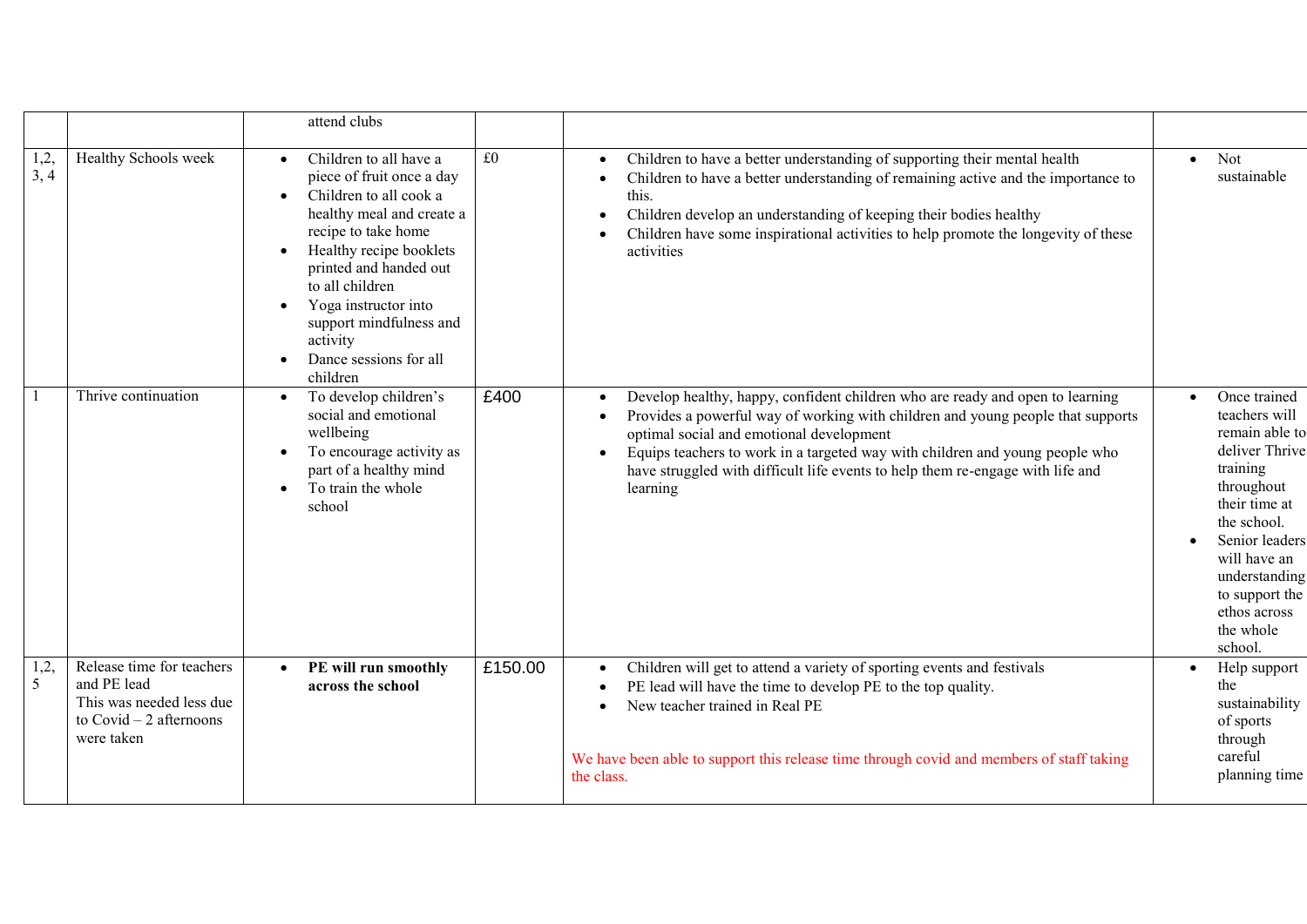| <b>Active lessons</b>                                | To make children less<br>sedentary                                                                                                                                                         | £575.00 | Teachers will develop ideas for how to teach in a more active way<br>Resources will support teachers in getting children active<br>Children will be more engaged in their work<br>Children will have more energy<br>Active maths subscription<br>Teachers have enjoyed the ease of these resources. Children are more active in maths<br>lessons. Staff have spoken about the level of engagement children feel when they are doing<br>active maths.<br>One child, who has behaviour difficulties, has been seen to greatly improve his<br>concentration in active maths lessons. |           | Sustainable<br>Teachers will<br>be able to<br>continue to<br>develop an<br>active<br>classroom in<br>future years |
|------------------------------------------------------|--------------------------------------------------------------------------------------------------------------------------------------------------------------------------------------------|---------|-----------------------------------------------------------------------------------------------------------------------------------------------------------------------------------------------------------------------------------------------------------------------------------------------------------------------------------------------------------------------------------------------------------------------------------------------------------------------------------------------------------------------------------------------------------------------------------|-----------|-------------------------------------------------------------------------------------------------------------------|
| Develop Garden Area                                  | To encourage children<br>$\bullet$<br>to get active and eat<br>healthily                                                                                                                   | £350    | More children will have the chance to go to the garden area<br>They will learn some skills which they can do at home - digging, weeding,<br>lifting, carrying etc<br>KS2 Children will have the chance to attend gardening club                                                                                                                                                                                                                                                                                                                                                   |           | sustainable                                                                                                       |
| Adventurous activity trip                            | <b>Encourage Year 6 to</b><br>take part in<br>adventurous activities<br>UKS2 to take part in<br><b>Water Sports</b><br>interschool competition                                             | £140.00 | Year 6 were able to attend a climbing session                                                                                                                                                                                                                                                                                                                                                                                                                                                                                                                                     | $\bullet$ | Not<br>sustainable                                                                                                |
| <b>PE Jasmine Licence</b><br>for 1 Year<br>2020/2021 | Staff are able to deliver<br>high quality PE<br>sessions through Real<br>PE approach                                                                                                       | £250    | This supports the Real PE we have across the school                                                                                                                                                                                                                                                                                                                                                                                                                                                                                                                               | $\bullet$ | Not<br>sustainable                                                                                                |
| Add Thrive Zone to<br>Playground                     | $\bullet$                                                                                                                                                                                  | £6000   | $\bullet$                                                                                                                                                                                                                                                                                                                                                                                                                                                                                                                                                                         | $\bullet$ |                                                                                                                   |
| Get children active<br>through Lockdown              | CHildrne will be kept<br>$\bullet$<br>in touch with school<br>through challenges<br>being set each week.<br>Prizes will then be<br>delivered for children<br>who achieve or<br>participate | £500    | More children took part this time than last time<br>A parent said "this has really engaged my child in sport where I struggled to<br>get him active before"                                                                                                                                                                                                                                                                                                                                                                                                                       | $\bullet$ | Not<br>sustainable                                                                                                |
| Total spend                                          |                                                                                                                                                                                            | £20,865 |                                                                                                                                                                                                                                                                                                                                                                                                                                                                                                                                                                                   |           |                                                                                                                   |